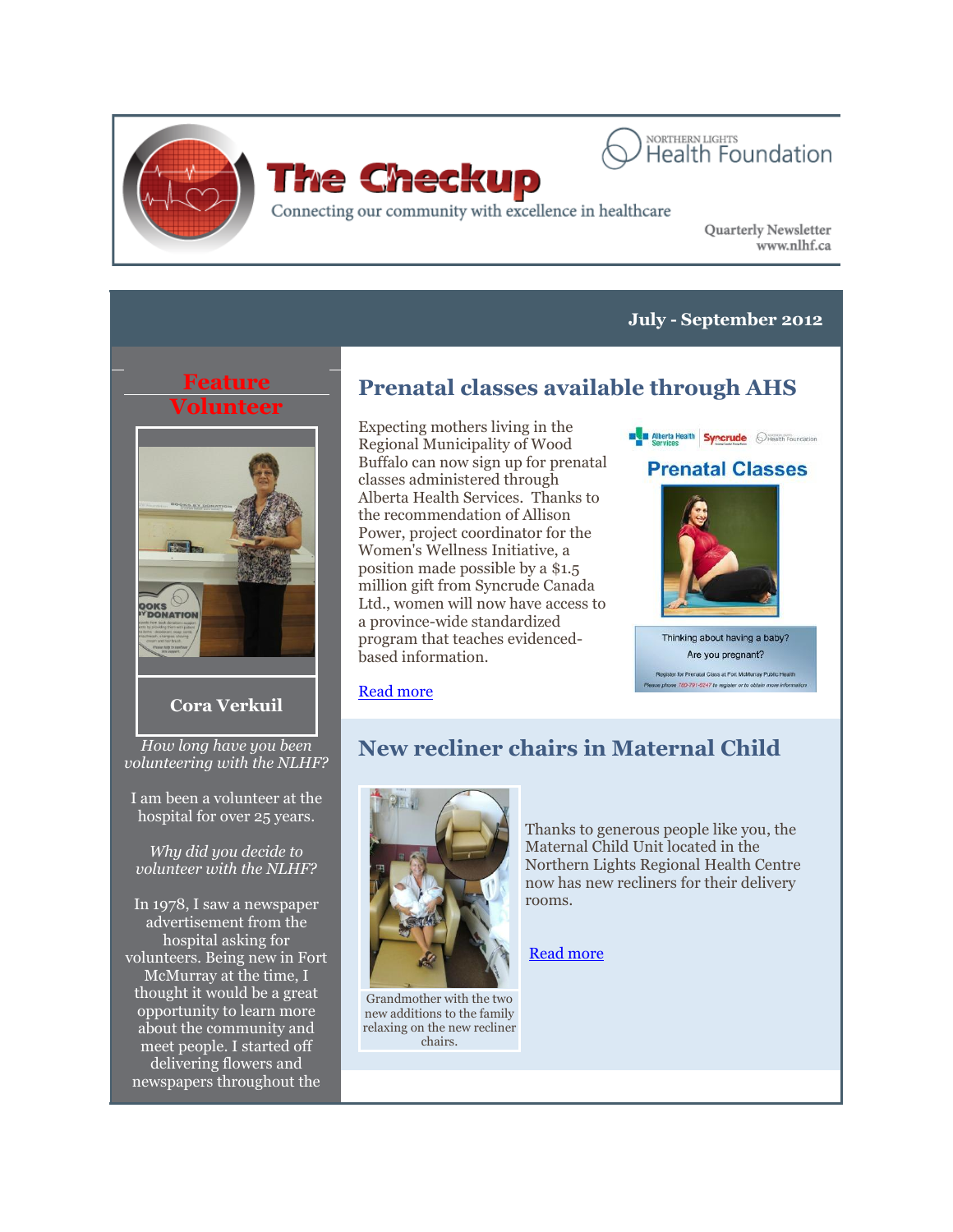hospital and now I help with the book bin which collects money for patient care items.

*What does the NLHF mean to you?*

To me the Northern Lights Health Foundation is my second home, I love the people!

*What do you enjoy doing in your spare time?*

I love to knit, garden and enjoy crafts. I am also a member of the Golden Years Society.

**::** 

## **Faces of the Foundation**



**Mindy Brar Stakeholder Relations Officer** *What brought you to the NLHF?*

I decided to join NLHF because I wanted to be a part of something that made a difference. The Health Foundation works diligently to bring the best health care it

## **UA Local Union #488 gifts to teen sexual health program**



(L to R) Susanne Chaffey, executive director, NLHF; Joe McNeil, vice-chair, NLHF; Rose Viscount, manager, WBPCN, Allan Bradley, vice-president, clinical operations, Area 10, North Zone AHS, Barry Pruden, business agent, Local Union #488.

#### [\(click for more photos\)](https://www.facebook.com/media/set/?set=a.512955335400555.134528.131969313499161&type=3)

The Northern Lights Health Foundation (NLHF) received \$100,000 in funding from the UA Local Union #488 for a new teen sexual health program soon to be available through the Wood Buffalo Primary Care Network (WBPCN).

[Read more](http://www.nlhealthfoundation.blogspot.ca/2012/10/ua-local-union-488-donation-gifts-to.html?utm_source=The+Checkup+-+September+2012&utm_campaign=CheckupSept2012&utm_medium=archive)

# **Community Giving**

#### **Raymond James celebrates 50 years with NLHF**

During Raymond James' 50th anniversary birthday celebration, Nadine and Doug Allen presented Dan Fouts, chairman of the Northern Lights Health Foundation's Board of Directors, with 100 company shares equaling to over \$3,000. Thank you Nadine and Doug.

#### **Boom Town employees golf for healthcare**

A big thank you to Boomtown Casino for donating \$3,000 to the NLHF.



(L to R) Dan Fouts, chairman of the Northern Lights Health Foundation with Nadine Allen of Raymond James

Employees enjoyed a day of golfing and raised funds for health care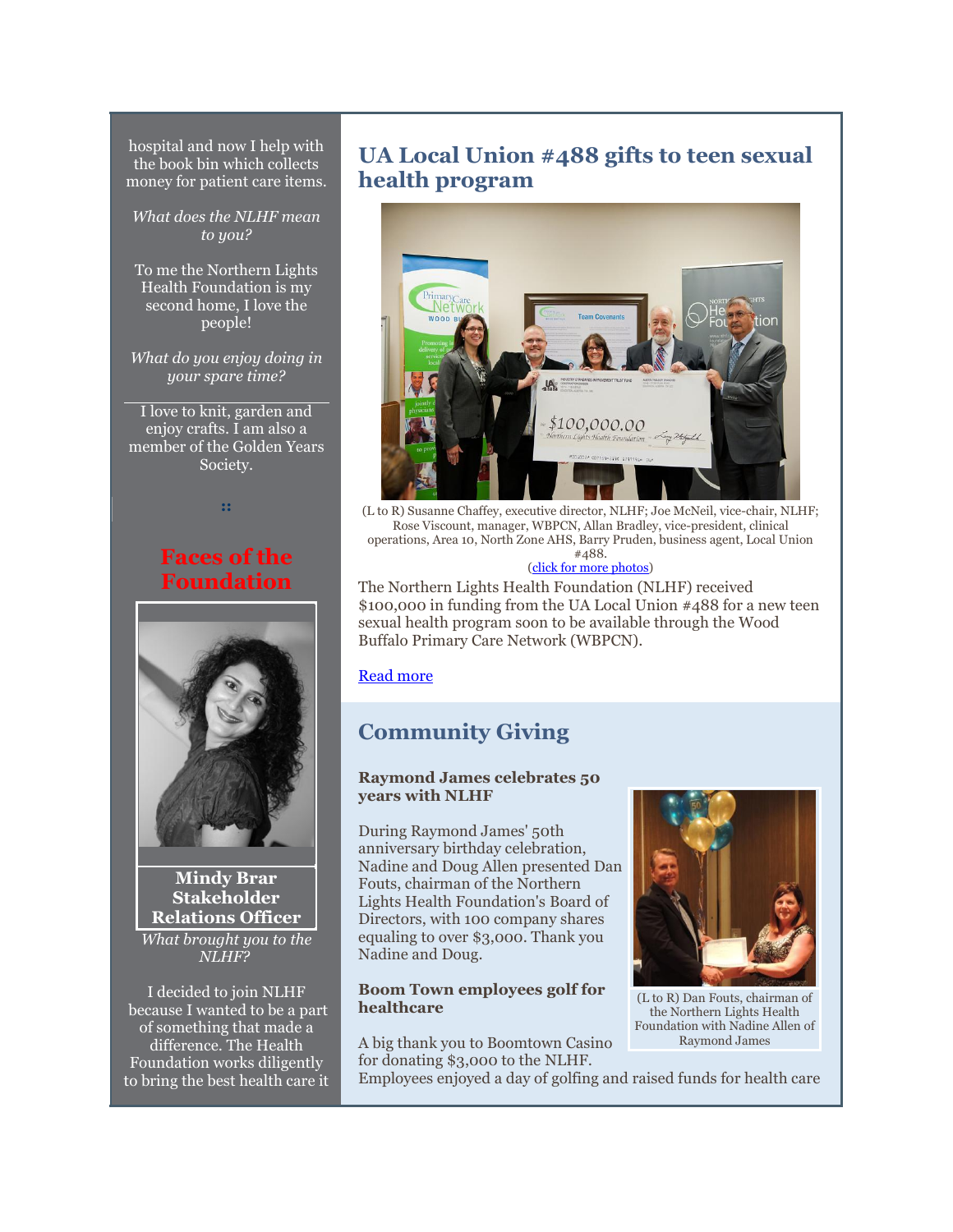can to the community of Wood Buffalo and I love being a part of that.

*What do you enjoy doing outside of the NLHF commitments?* 

I love being a part of the Wood Buffalo community. There are so many things happening here and it's just exciting to be a part of it. The excellent theatre community, the glamourous gala's, and the vibrant culture, I feel so fortunate to be a part of it.

#### *What do you do in your spare time?*

I am currently reading a book by Edward Rutherfurd called "New York" which follows the story of various people whose lived are intertwined. The saga starts during the Dutch rule of New Amsterdam and weaves the story through all the significant moments in history up to 9/11. As someone who loves history and a good story, I am captivated by these people's lives.

## **What's Happening at AHS**

Did you know... The Emergency Department at the Northern Lights Regional Health Centre averages 200 visits per day? It is currently under construction so we can serve the region of Wood Buffalo better.

at the same time.

#### **Cancer ward donation in memory of Dave Matthews**

Syncrude Canada held a golf tournament early September in honour of Dave Matthews. During the golf tournament, CEDA International raised \$5,000 in memory of Dave and donated it to the community cancer clinic located in the Northern Lights Regional Health Centre.

#### **Emergency room becomes a little more child friendly**

The Emergency Room department waiting room was not equipped with



child friendly play area which was a cause of frustration to many families, parents and children alike. Thanks to Gregg Distributors, an interactive gaming console will be located in the Emergency room waiting room. Due to the generousity of Gregg Distributors, children will have a friendly and interactive activity to engage with while they wait for their family to be attended to by a physician.

Interactive gaming console.

## **Health care employees give back to their workplace**

The Northern Lights Health Foundation launched its second sixweek internal family campaign in June themed "The Olympics."

[Read more](http://www.nlhealthfoundation.blogspot.ca/2012/10/health-care-employees-give-back-to.html?utm_source=The+Checkup+-+September+2012&utm_campaign=CheckupSept2012&utm_medium=archive)

### **Save the Date: Festival of Trees**

The Northern Lights Health Foundation's Festival of Trees, presented by Syncrude Canada, brings a special kind of Christmas



magic to our community. Join your Wood Buffalo family and celebrate the joy of the season and the spirit of giving.

Give your community a gift that will last a lifetime. Support your loved ones health care needs, today, and tomorrow.

#### **[See schedule of events](http://www.nlhealthfoundation.blogspot.ca/2012/10/save-date-festival-of-trees.html?utm_source=The+Checkup+-+September+2012&utm_campaign=CheckupSept2012&utm_medium=archive)**

Become a part of the festivities: